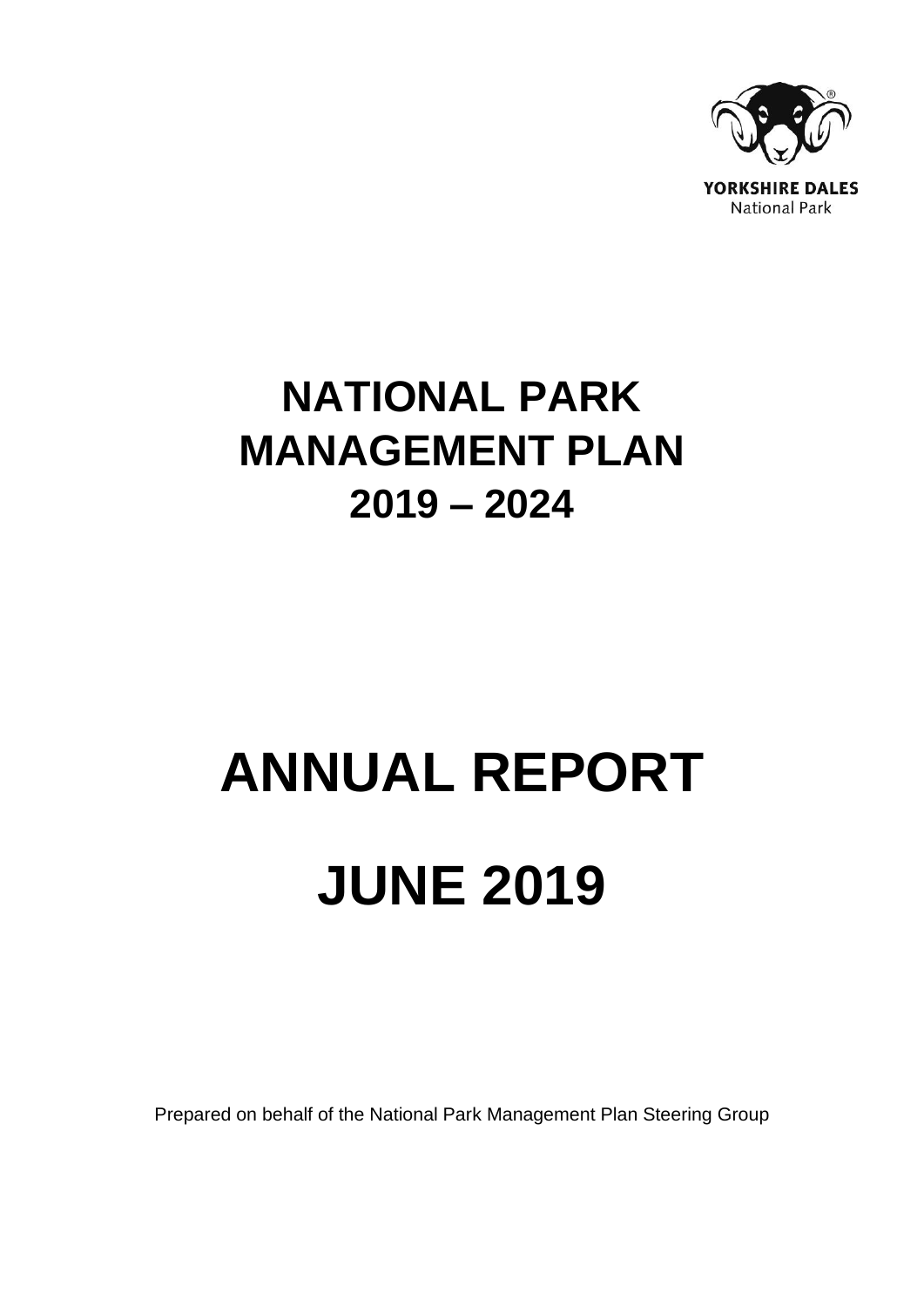## **Members of the Steering Group**

| <b>CIIr. Richard Foster</b>  | <b>Craven District Council</b>                 |
|------------------------------|------------------------------------------------|
| John Pedley                  | Dales Farmer Network (Cumbria/Lancs)           |
| <b>Anthony Bradley</b>       | Dales Farmer Network (Yorkshire)               |
| <b>Lord Shuttleworth</b>     | Dales Rural Estates (Cumbria/Lancs)            |
| <b>Adrian Thornton-Berry</b> | Dales Rural Estates (Yorkshire)                |
| <b>Jessica Goodfellow</b>    | Dales Tourism Businesses (Cumbria/Lancs)       |
| Jonathan Smith               | Dales Tourism Businesses (Yorkshire)           |
| Jane Langston                | <b>Eden District Council</b>                   |
| <b>Martin Christmas</b>      | <b>Environment Agency</b>                      |
| <b>Crispin Thorn</b>         | <b>Forestry Commission</b>                     |
| Lydia Dixon                  | <b>Natural England</b>                         |
|                              | <b>Richmondshire District Council</b>          |
| Dan Hudson                   | <b>South Lakeland District Council</b>         |
| <b>David Sharrod</b>         | <b>Yorkshire Dales Millennium Trust</b>        |
| <b>Carl Lis</b>              | <b>Yorkshire Dales National Park Authority</b> |
| David Butterworth            | <b>Yorkshire Dales National Park Authority</b> |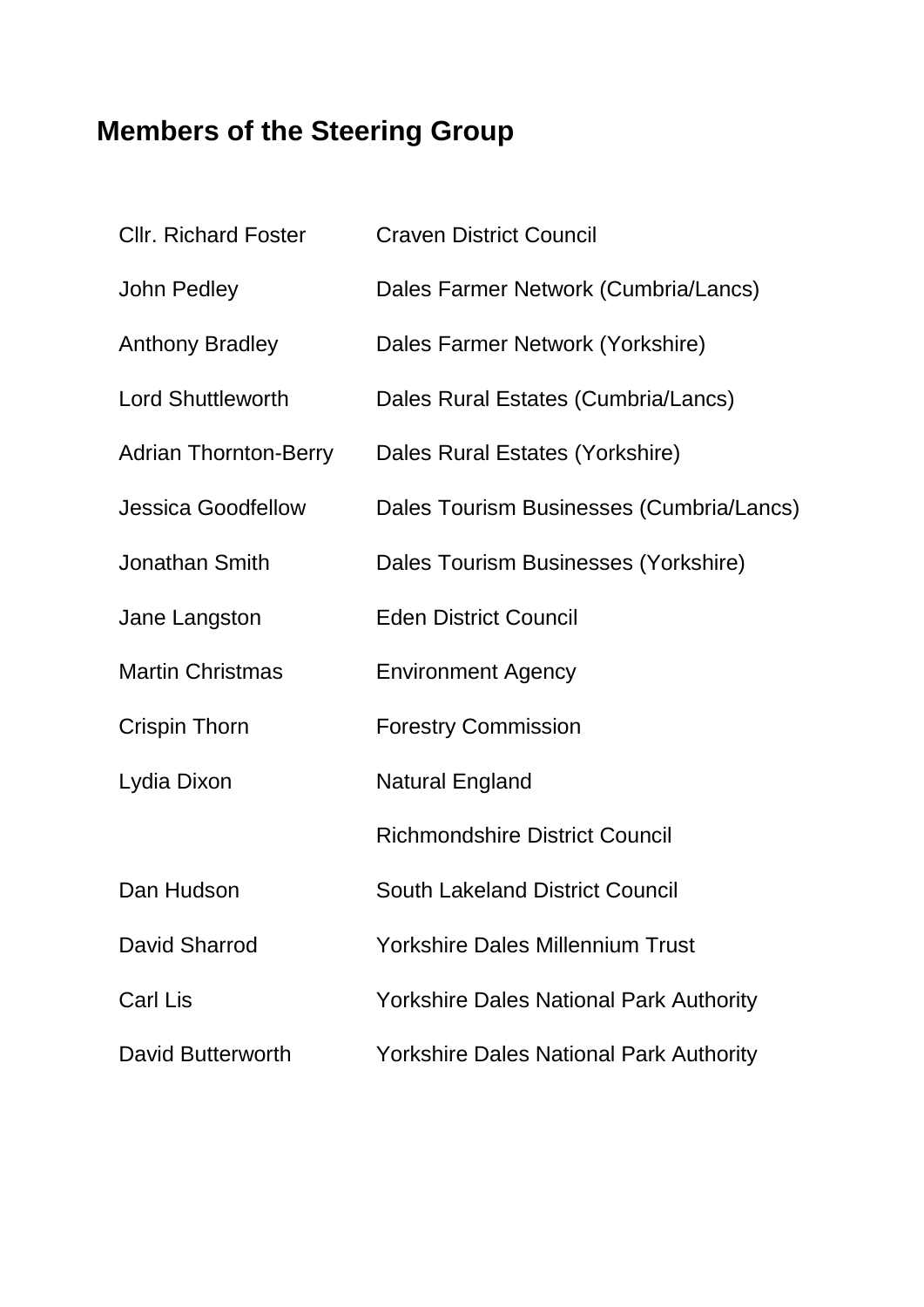

Significant achievements made by local partners in the last year include:

- Launched the £3.5 million Westmorland Dales Landscape Partnership, with funding from the National Lottery Heritage Fund (A7)
- Completed year 3 of the Ingleborough Dales Landscape Partnership programme (A7)
- Produced a Three Peaks 'Code of Conduct' and launched a notification scheme for event organisers (B8)
- The Catchment Sensitive Farming programme provided grants to 58 farms across the National Park, with each grant worth at least £10000 each, funding on-farm development to reduce pollution (C3)
- Secured DEFRA funding for a 2.5 year extension to the national pilot of a resultsbased agri-environment payment scheme in Wensleydale (C4)
- Helped farmers and landowners to restore a further 950 ha of degraded peatland, through the Yorkshire and Cumbria Peat Partnerships (D3);
- Negotiated an agreement at Swinden Quarry to reduce road haulage by 50% (D4).
- Launched a five-year programme of measures to promote the National Park as a place to live for younger, working age households (F2)
- Great Places: Lakes and Dales project has undertaken research to identify what will encourage younger people to the area and developed a multi-faceted scheme, with arts and culture at its centre, as part of 'place making'.
- supported 27 local projects, with a total value of almost £900,000 through YDNPA's Sustainable Development Fund (F6).

There is only one objective in the Plan where there is clear evidence that the desired progress is not being made:

• The provision of new housing to meet local needs (F1)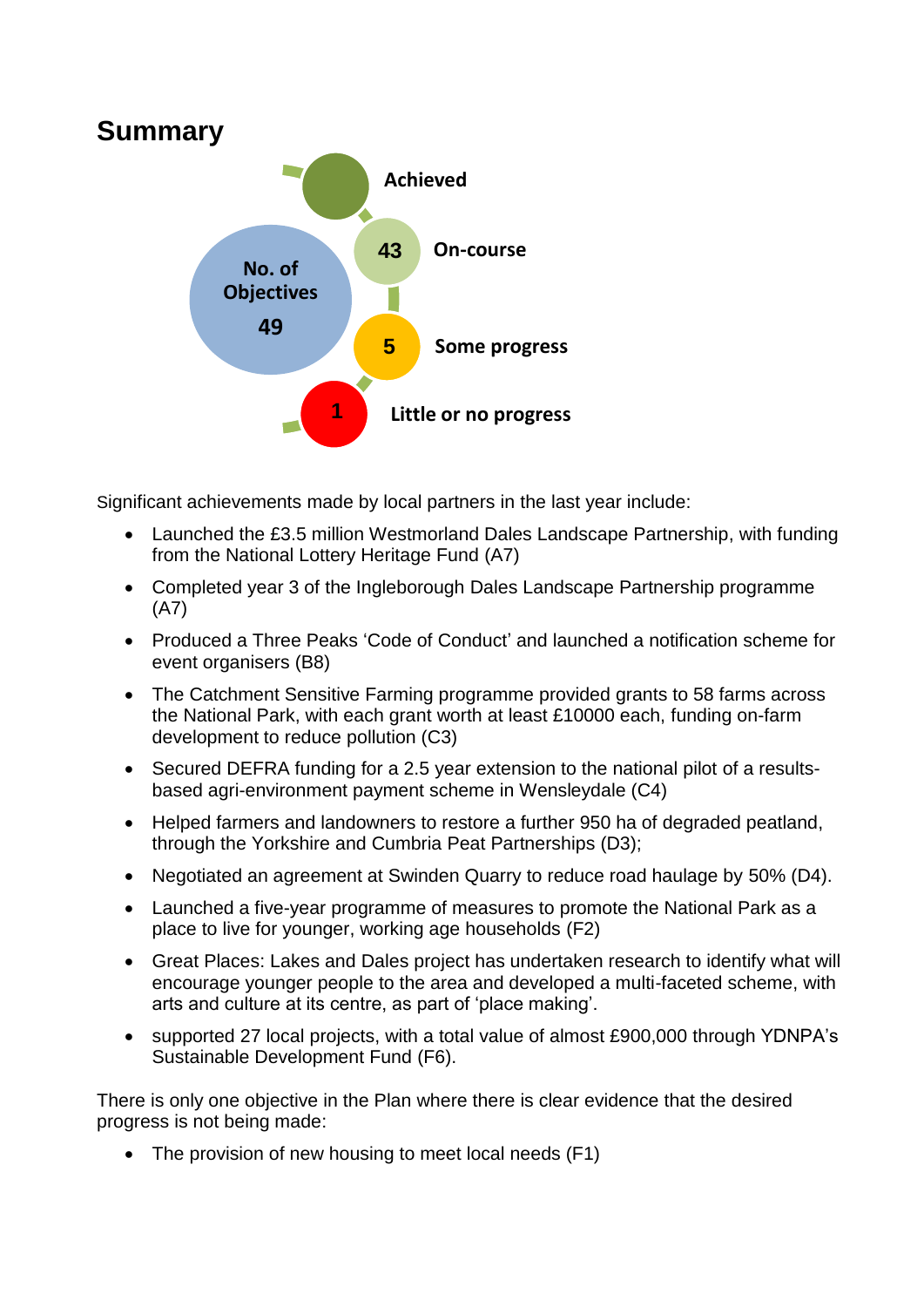### **Park Profile 2019**

<span id="page-3-1"></span><span id="page-3-0"></span>

| <b>Area</b>                                  |                    |                           |
|----------------------------------------------|--------------------|---------------------------|
| <b>Total Park area</b>                       | 218,482 ha         | Natural England, 2019     |
| Parishes totally or partly in the Park       | 110                | <b>YDNPA, 2019</b>        |
| <b>Population</b>                            |                    |                           |
| <b>Resident population</b>                   | $23,637^1$         | ONS, 2012 + YDNPA 2016    |
| School and pre-school age (0-15)             | $15\%^2$           | ONS, 2012                 |
| Working age (16-64)                          | $59%^{2}$          | ONS, 2012                 |
| Pensionable age (65+)                        | $26\%^{2}$         | ONS, 2012                 |
| <b>Housing</b>                               |                    |                           |
| Housing stock                                | $13,396^3$         | <b>YDNPA, 2016</b>        |
| <b>Resident households</b>                   | $10,480^{4}$       | <b>YDNPA, 2017</b>        |
| Owner occupied                               | 7,712 <sup>4</sup> |                           |
| Private rented                               | 2,069 <sup>4</sup> |                           |
| Social housing                               | $699^{4}$          |                           |
| Second homes and holiday lets                | 2,916 <sup>4</sup> | <b>YDNPA 2017</b>         |
| <b>Natural Environment</b>                   |                    |                           |
| <b>Sites of Special Scientific Interest</b>  | 57,338 ha          | Natural England, 2018     |
| Area of priority habitat                     | 83,191ha           | Natural England 2017      |
| <b>Land use</b>                              |                    |                           |
| Moorland, heath & rough unenclosed grassland | n/a                |                           |
| Farmland                                     | n/a                |                           |
| Woodland                                     | 8,046 ha           | Forestry Commission, 2016 |
| Developed land                               | n/a                |                           |
| <b>Heritage</b>                              |                    |                           |
| <b>Scheduled Monuments</b>                   | 292                | Historic England, 2018    |
| <b>Conservation Areas</b>                    | 46                 | <b>YDNPA, 2019</b>        |
| <b>Listed Buildings</b>                      | 2,128              | Historic England, 2018    |
| Grade I                                      | 25                 |                           |
| Grade II*                                    | 102                |                           |
| Grade II                                     | 2,001              |                           |
| <b>Recreation</b>                            |                    |                           |
| <b>Total Rights of Way</b>                   | 2,620 km           | <b>YDNPA, 2017</b>        |
| Public footpaths                             | 1,748 km           |                           |
| Public bridleways                            | 783 km             |                           |
| Other public rights of way                   | 89 km              |                           |
| <b>National Trails</b>                       | 174 km             | Natural England, 2017     |
| Publicly-accessible land                     | 129,680 ha         | Natural England, 2017     |

 1 Includes YDNPA estimate of 3,876 residents in the new area of the National Park 2 Indicative figure based on the pre-1 August 2016 National Park area (ONS, 2012)

 $^3$  ONS 2012 + YDNPA estimate for the new area of the National Park  $\hspace{0.1cm}\overline{\hspace{0.1cm}}\hspace{0.1cm}}$  "Indicative estimate based on the pre-1 August National Park area (ONS, 2012)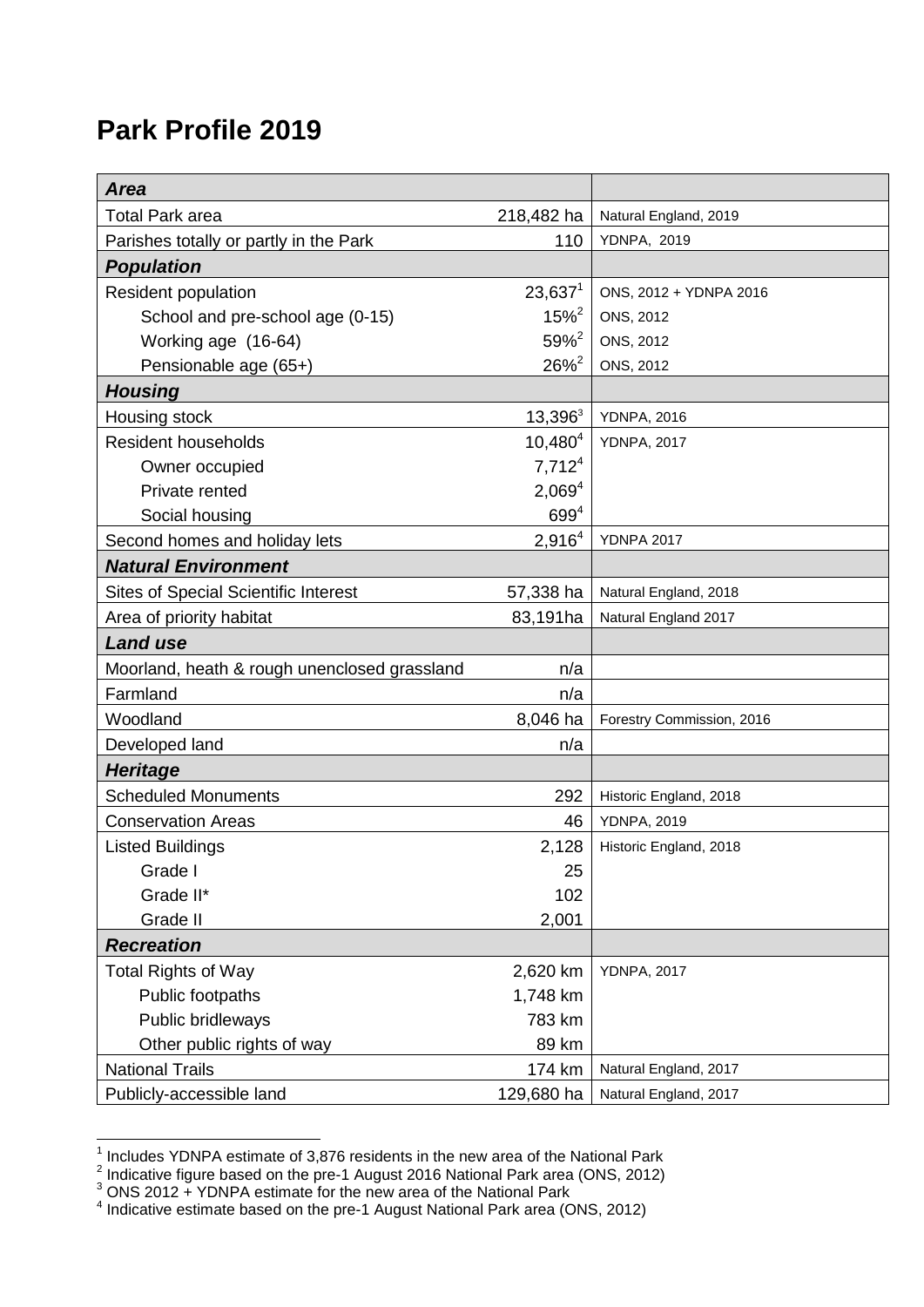**A.** *A distinctive, living, working, cultural landscape that tells the ongoing story of generations of people interacting with their environment*



| <b>A1</b>      | During Brexit transition, support farmers and landowners to continue to deliver a range of<br>public benefits through national agri-environment scheme agreements and other similar<br>initiatives, and monitor take-up.                                                                                  |
|----------------|-----------------------------------------------------------------------------------------------------------------------------------------------------------------------------------------------------------------------------------------------------------------------------------------------------------|
| A2             | Maintain the National Park as a place where a true sense of tranquillity, remoteness and<br>solitude can be found, and, by 2021, obtain Dark Skies Reserve status to enhance and<br>promote enjoyment of its night sky.                                                                                   |
| A3             | By 2020, produce a simplified and updated Landscape Character Assessment for the<br>National Park, and use it to support initiatives, policies and plans to enhance local<br>distinctiveness and promote positive landscape change.                                                                       |
| A <sub>4</sub> | Continue to reduce the amount of overhead power lines and other equipment, including<br>putting another 20km of existing power lines underground by 2024.                                                                                                                                                 |
| A <sub>5</sub> | Use the Dales Countryside Museum and the Historic Environment Record to help local<br>heritage groups to research, record and promote the stories of the National Park area,<br>including completing the enhancement of the Historic Environment Record for the new area of<br>the National Park by 2024. |
| A <sub>6</sub> | Help local people to restore, repair and - where possible - bring back into use nationally-<br>important historical sites, buildings and structures so that less than 4% of scheduled<br>monuments and listed buildings are considered 'at risk' by 2024.                                                 |
| <b>A7</b>      | Deliver co-ordinated programmes of activity that enhance the distinctive landscape, geology<br>and cultural heritage of the 'Ingleborough Dales' (by 2020) and the 'Westmorland Dales' (by<br>$2023$ ).                                                                                                   |
| A <sub>8</sub> | By 2022, develop a locally tailored, locally delivered, outcome-focused environmental land<br>management scheme to maintain, restore and improve the outstanding natural capital and<br>rural heritage of the National Park.                                                                              |
| <b>A9</b>      | By 2022, secure significant funding to repair, restore, and - where appropriate - find adaptive<br>new uses for traditional field barns, particularly those in Swaledale, Arkengarthdale and<br>Littondale.                                                                                               |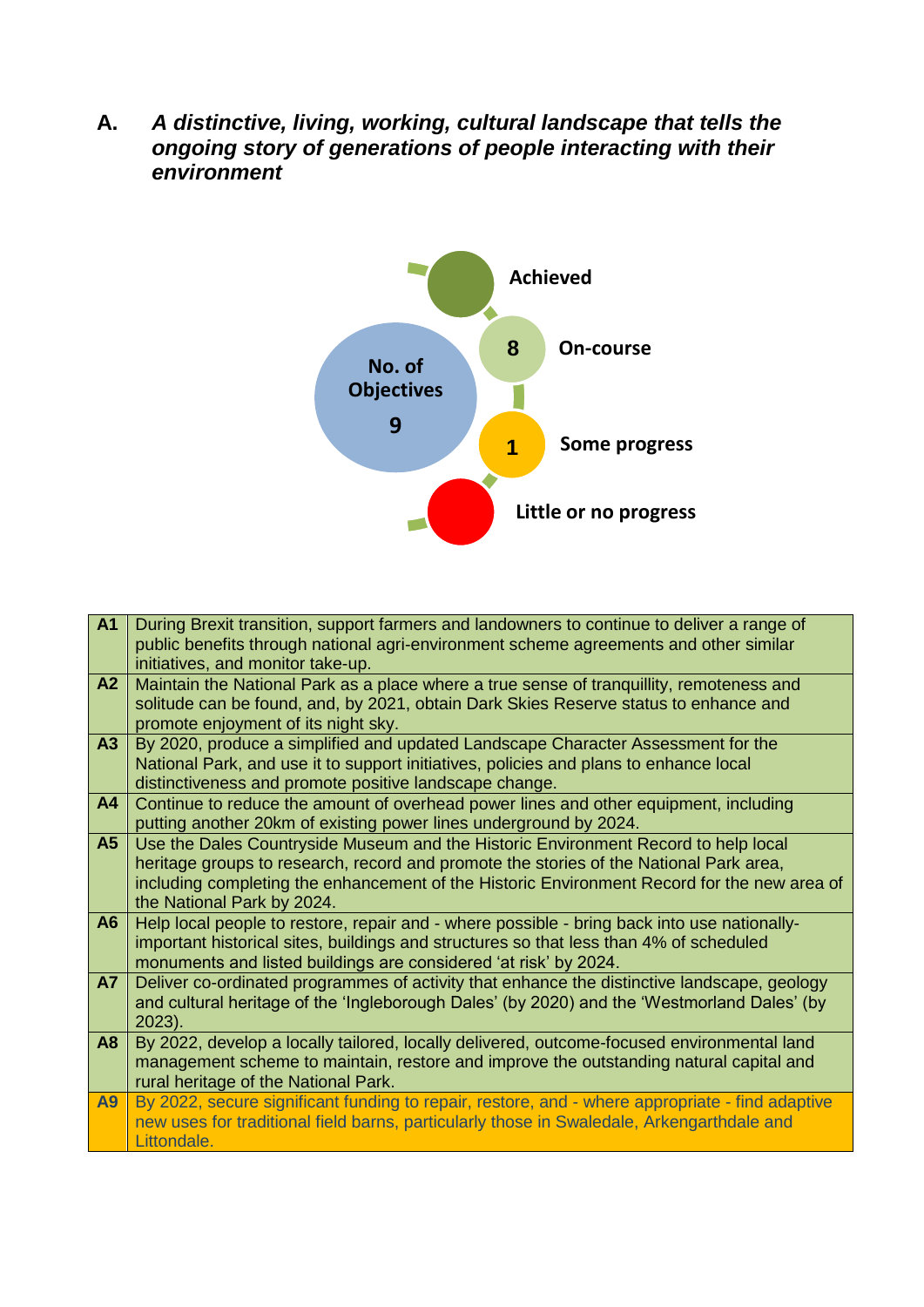*B: A friendly, open and welcoming place with outstanding opportunities to enjoy its special qualities.*



| <b>B1</b>  | Benefit a wide variety of users by raising the standard of all public rights of way so that 90%                                                                                |
|------------|--------------------------------------------------------------------------------------------------------------------------------------------------------------------------------|
|            | are 'easy to use' by 2023.                                                                                                                                                     |
| <b>B2</b>  | Maintain and promote the Pennine Trails and other recognised long-distance routes, identify                                                                                    |
|            | opportunities for new multi-user routes, and campaign for the Coast-to-Coast path to                                                                                           |
|            | become a National Trail by 2024.                                                                                                                                               |
| <b>B3</b>  | Carry out works to improve access on appropriate public rights of way and established                                                                                          |
|            | permissive routes, so that 262km (10%) are suitable for users of all ages and abilities by                                                                                     |
|            | 2024.                                                                                                                                                                          |
| <b>B4</b>  | By 2024, provide 6,000 people from under-represented groups with activity days that enable                                                                                     |
|            | them to access the special qualities of the National Park, and so increase their                                                                                               |
|            | understanding, enjoyment, health and well-being.                                                                                                                               |
| <b>B5</b>  | Through educational and skills-based activities, inspire 6,000 young people from in and                                                                                        |
|            | around the National Park to explore and enhance their environment each year.                                                                                                   |
| <b>B6</b>  | Run a cohesive programme of inspirational, participatory activities that attract at least 4,000                                                                                |
| <b>B7</b>  | people each year to find out more about the National Park's special qualities.<br>Give people from all backgrounds an opportunity to enjoy and contribute to the National Park |
|            | by providing at least 7,000 volunteer days per year, with 15% coming from under-                                                                                               |
|            | represented groups.                                                                                                                                                            |
| <b>B8</b>  | Work with organisers of large-scale events to ensure they are well run, benefit local                                                                                          |
|            | businesses, and contribute to the maintenance of the National Park's natural capita -, for                                                                                     |
|            | example, funding the cost of maintaining the 'Three Peaks' route.                                                                                                              |
| <b>B9</b>  | Promote and encourage responsible cycling by supporting world class events that showcase                                                                                       |
|            | the National Park, enabling the development of four 'cycle hubs', and creating at least one                                                                                    |
|            | further family-friendly cycling route by 2023.                                                                                                                                 |
| <b>B10</b> | Maintain 'green lanes' and - where appropriate - manage use by recreational motor vehicles,                                                                                    |
|            | including enforcing any restrictions imposed by Traffic Regulation Orders.                                                                                                     |
| <b>B11</b> | Develop and launch an annual farm and estate 'open day' programme by 2020 to enable                                                                                            |
|            | more people to experience and understand the roles that farming, food production,                                                                                              |
|            | woodland and moorland management play in looking after the distinctive landscape of the                                                                                        |
|            | <b>National Park.</b>                                                                                                                                                          |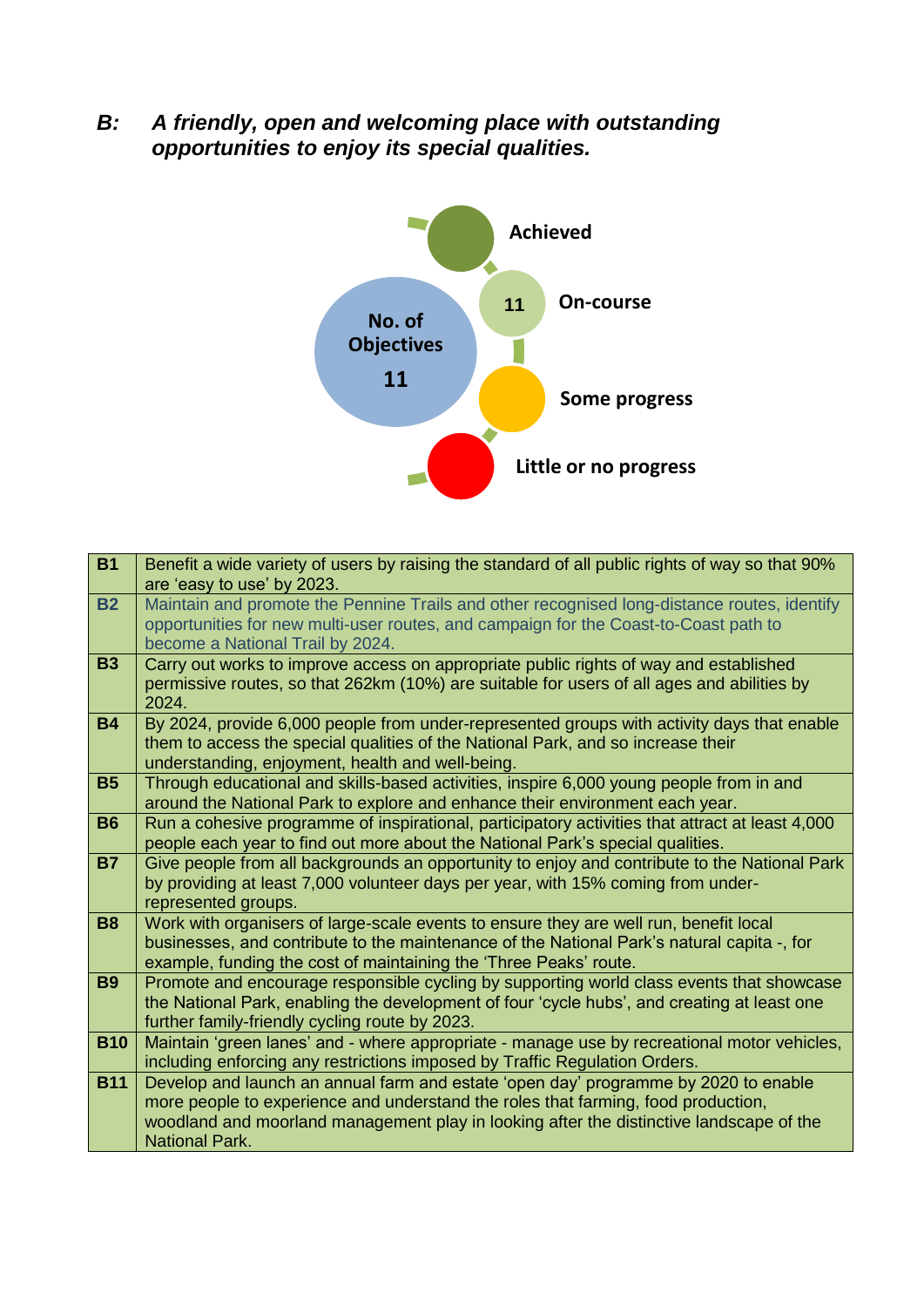#### **C:** *Home to the finest variety of wildlife in England*



| C <sub>1</sub> | Support farmers and landowners to restore and manage landscape-scale mosaics of<br>priority habitats, so that:<br>a) all the blanket bog in nationally and internationally important wildlife sites is<br>'recovering', and 50% of the other land in such sites has reached 'favourable' condition<br>by 2024;<br>b) 30% of the priority habitats outside nationally-designated wildlife sites are in good<br>condition by 2024;<br>at least one landscape-scale 'nature recovery area' has been created by 2021.<br>C) |
|----------------|-------------------------------------------------------------------------------------------------------------------------------------------------------------------------------------------------------------------------------------------------------------------------------------------------------------------------------------------------------------------------------------------------------------------------------------------------------------------------------------------------------------------------|
| C <sub>2</sub> | Work with farmers and landowners to achieve and maintain stable or increasing<br>populations for 90% of priority species by 2026, including the UK 'red-listed' upland birds<br>- black grouse, curlew, hen harrier, lapwing, merlin, skylark and yellow wagtail - for<br>which the National Park is renowned, and those of international importance.                                                                                                                                                                   |
| C <sub>3</sub> | Work with farmers and landowners to improve the condition of the Aire, Eden, Lune,<br>Ribble, Swale, Ure and Wharfe, so that at least 90% of all rivers achieve 'good ecological<br>status' by 2027.                                                                                                                                                                                                                                                                                                                    |
| C <sub>4</sub> | Work with farmers in Wensleydale to demonstrate the benefit of 'high nature value', low-<br>input farm systems through a five-year trial of a 'payment by results' approach to agri-<br>environment funding.                                                                                                                                                                                                                                                                                                            |
| C <sub>5</sub> | Work with moorland managers and other key stakeholders to devise and implement a<br>local approach to end illegal persecution of raptors, including independent and<br>scientifically robust monitoring, and co-ordinated hen harrier nest and winter roost site<br>protection.                                                                                                                                                                                                                                         |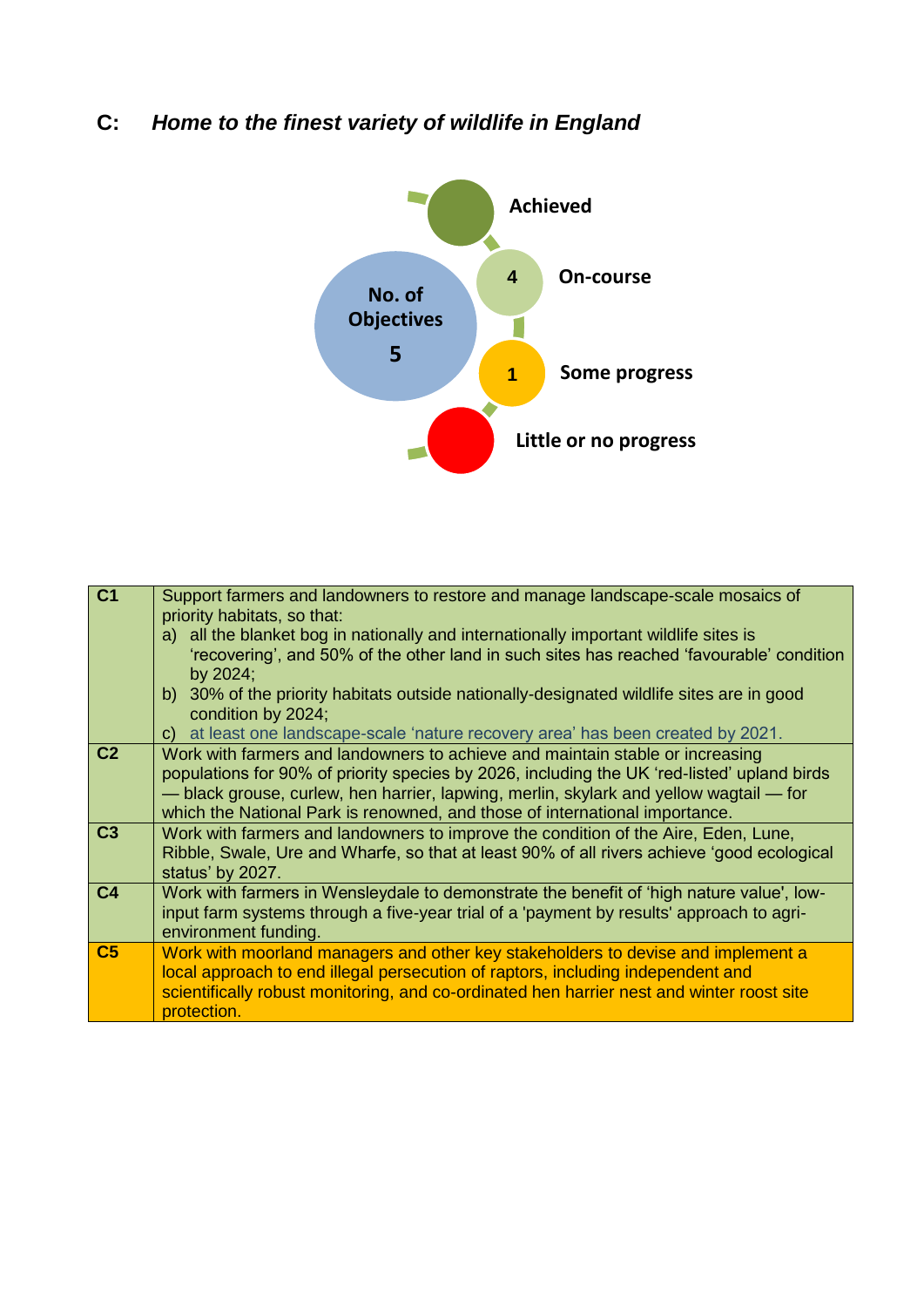*D. Resilient and responsive to the impacts of climate change, storing more carbon each year than it produces*



| D <sub>1</sub> | Work with farmers and landowners to ensure that at least 70% of all woodland is in active<br>management by 2023, including positive management of conifer plantations to increase<br>suitable habitat for red squirrels and black grouse.                                                      |
|----------------|------------------------------------------------------------------------------------------------------------------------------------------------------------------------------------------------------------------------------------------------------------------------------------------------|
| D <sub>2</sub> | Support landowners to create at least a further 450 hectares of native broadleaved and<br>mixed woodland that enhances the National Park's landscape by 2024, with priority given<br>to projects that strengthen habitat networks, increase carbon storage and help to reduce<br>flooding.     |
| D <sub>3</sub> | By 2030, restore all degraded blanket bog/deep peat habitat to ecologically and<br>hydrologically functioning bog that is actively sequestering and storing carbon, and is<br>being managed sustainably.                                                                                       |
| D <sub>4</sub> | Create a railhead at Horton Quarry and continue other measures to reduce road haulage<br>limits from quarries by 50% compared to 2011.                                                                                                                                                         |
| D <sub>5</sub> | Work with farmers and landowners to deliver landscape-scale natural flood management<br>projects in the Aire, Eden, Lune, Ribble, Swale, Ure and Wharfe catchments.                                                                                                                            |
| D <sub>6</sub> | By 2020, produce an online, interactive habitat network map that helps farmers and land<br>managers to develop connected, climate-resilient habitats.                                                                                                                                          |
| D7             | Support land managers to create more resilient landscapes through the development and<br>implementation of strategies that reduce the risk and spread of invasive non-native<br>species, and respond to threats from pests and diseases that threaten the environment of<br>the National Park. |
| D <sub>8</sub> | Develop and implement 'Circular Economy' strategies that reduce litter and waste in the<br>National Park, and increase recycling in line with the National Waste Strategy.                                                                                                                     |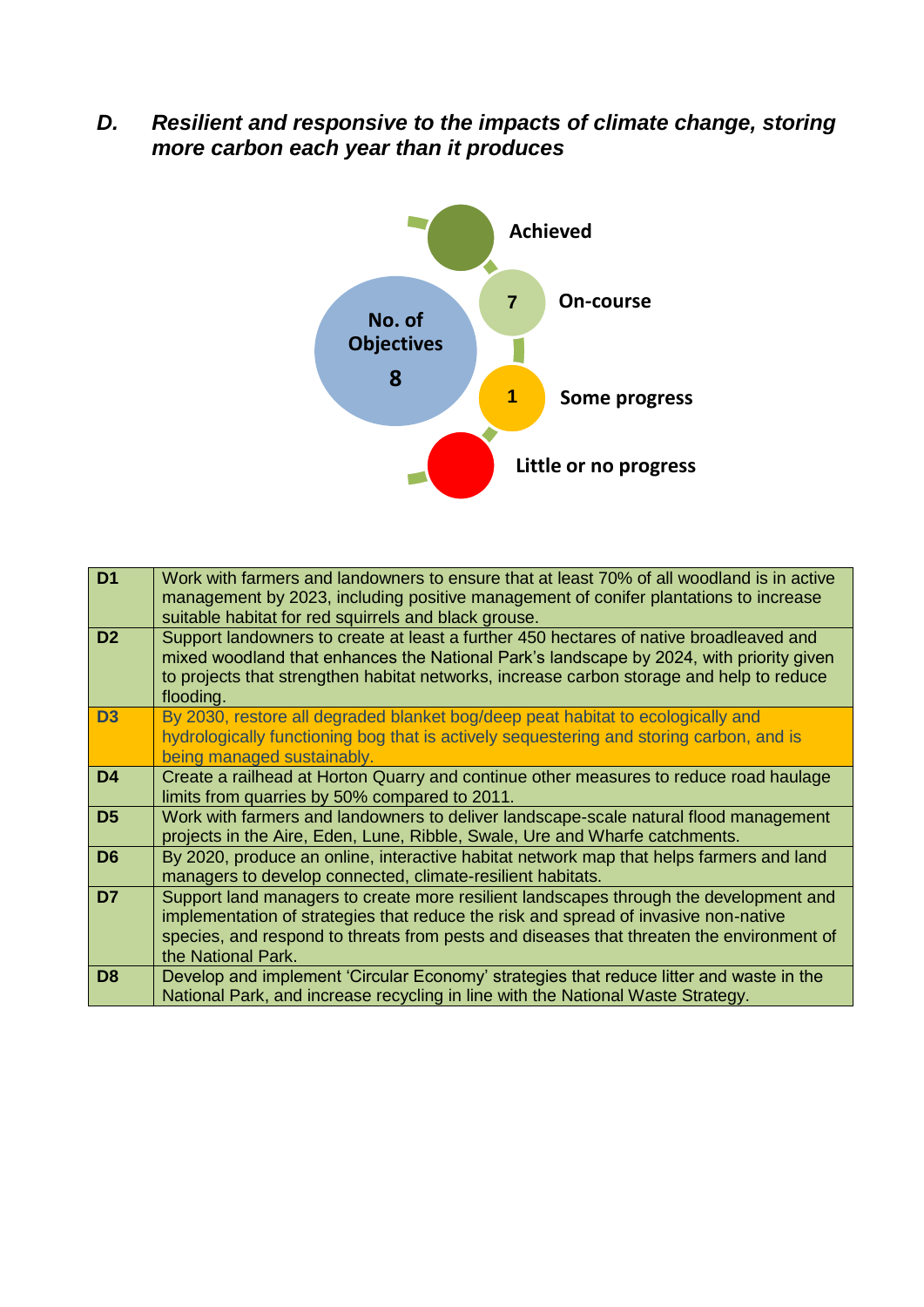**E:** *Providing an outstanding range of benefits for the nation based on its natural resources, landscape and cultural heritage, which underpin a flourishing local economy*



| E1             | Connect Grassington, Hawes, Reeth and Sedbergh to fibre-to-the-premises broadband by<br>2024, and secure at least the Universal Service Obligation (10mbps) for the rest of the<br><b>National Park.</b>                                                                                                                      |
|----------------|-------------------------------------------------------------------------------------------------------------------------------------------------------------------------------------------------------------------------------------------------------------------------------------------------------------------------------|
| E2             | Improve the quality, variety and marketing of the tourism 'offer' to encourage more<br>overnight stays and more visitors in the quieter months, so that the value of tourism grows<br>by at least 5% in real terms by 2024.                                                                                                   |
| <b>E3</b>      | Promote the National Park as a leading sustainable tourism destination, including<br>enhancing the locations of four National Park Centres to create 'visitor hubs' that promote<br>local distinctiveness and assist destination promotion for local activities, accommodation,<br>food and itineraries.                      |
|                | By 2020, undertake a costed audit of the public benefits of sustainable land management,<br>and use it to support an increase in the total level of funding to support farmers and<br>landowners undertaking that management.                                                                                                 |
| <b>E5</b>      | Support the development of rail services and related economic uses along the Leeds-<br>Settle-Carlisle Railway, and measures to re-instate other lines to and within the National<br>Park, including the reinstatement of the Wensleydale Railway to Garsdale, starting with<br>the stretch from Redmire to Aysgarth by 2024. |
| E <sub>6</sub> | Develop and promote new events, festivals and attractions based on the National Park's<br>special qualities and local distinctiveness, so that at least 10% of visitors each year are<br>coming for the first time.                                                                                                           |
| <b>E7</b>      | By 2023, provide at least 20 apprenticeships that focus on the skills that are essential to<br>maintaining the National Park's special qualities.                                                                                                                                                                             |
| E <sub>8</sub> | Deliver at least one significant economic development project in each of Craven, Eden,<br>Richmondshire, and South Lakeland, and increase the number and quality of jobs so as to<br>increase gross value added (GVA) by 10% by 2024.                                                                                         |
| E <sub>9</sub> | Support sustainable farm businesses, rural business innovation and diversification, so as<br>to increase the average less favoured area farm business income to match the national<br>average wage and increase the number of jobs within the sector to 3,250 full-time<br>equivalents by 2025.                               |
|                |                                                                                                                                                                                                                                                                                                                               |